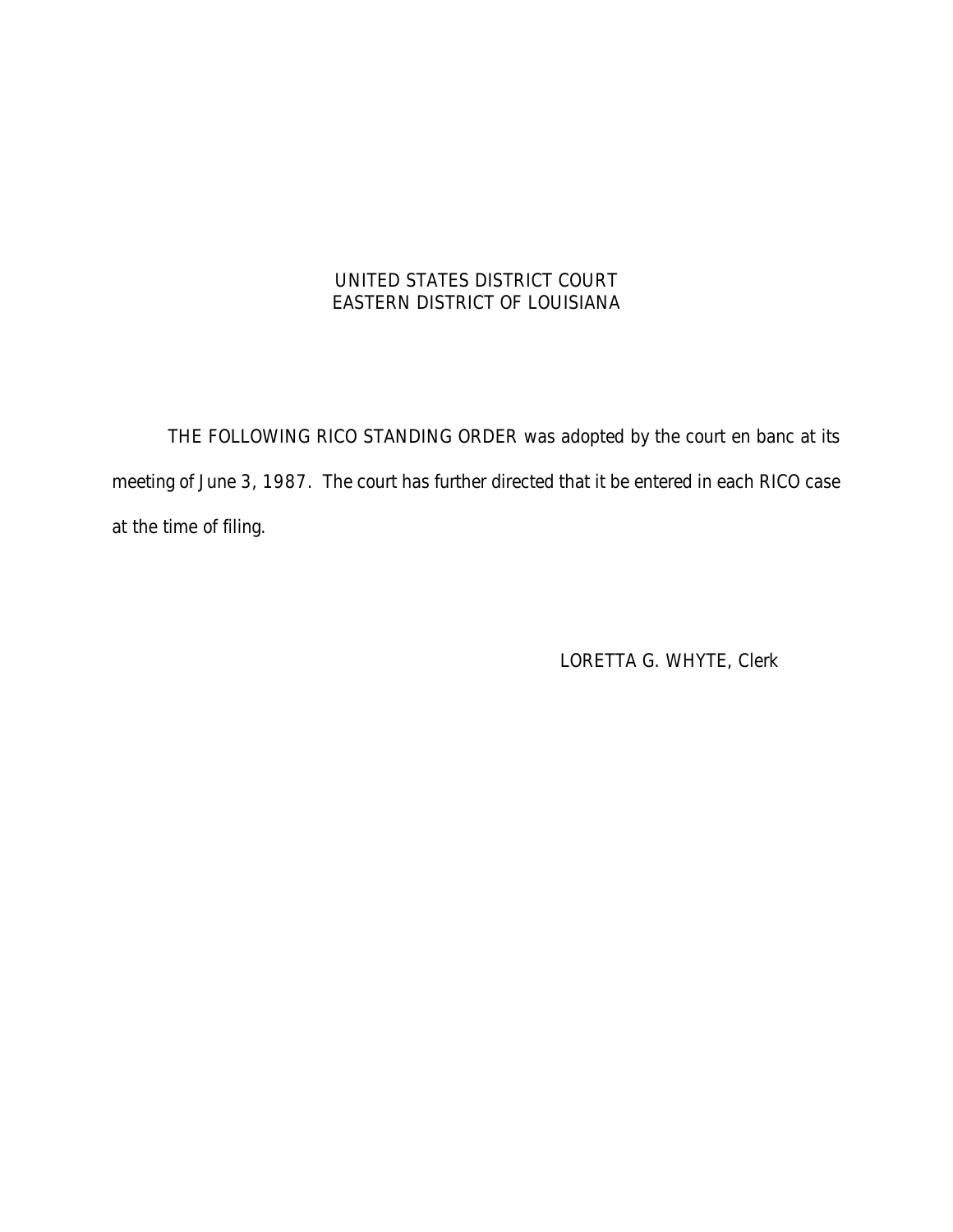## UNITED STATES DISTRICT COURT EASTERN DISTRICT OF LOUISIANA

Civil Action

vs. No.

Section: ()

## RICO STANDING ORDER

This case contains a Civil RICO claim, filed in this Court pursuant to 18 U.S.C. Sections 1961-1968. This Order has been designed to establish a uniform and efficient procedure for deciding RICO cases.

The plaintiff(s) shall file within twenty (20) days of the entry of this order a RICO case statement (an original and one (1) copy). The statement shall include the facts plaintiffs rely upon to initiate this RICO complaint as a result of the "reasonable inquiry" required by Federal Rule of Civil Procedure II. In particular, the statement shall be in a form which uses the numbers and letters set forth below, unless filed as part of an amended and restated complaint (in which latter case, the allegations of the amended and restated complaint shall reasonably follow the organization set out below) and shall state in detail and with specificity the following information:

- 1. State whether the alleged unlawful conduct is in violation of 18 U.S.C. Sections 1962(a), (b), (c), and/or (d). If you allege violations of more than one Section 1962 subsection, treat each as a separate RICO claim.
- 2. List each defendant and state the alleged misconduct and basis of liability of each defendant.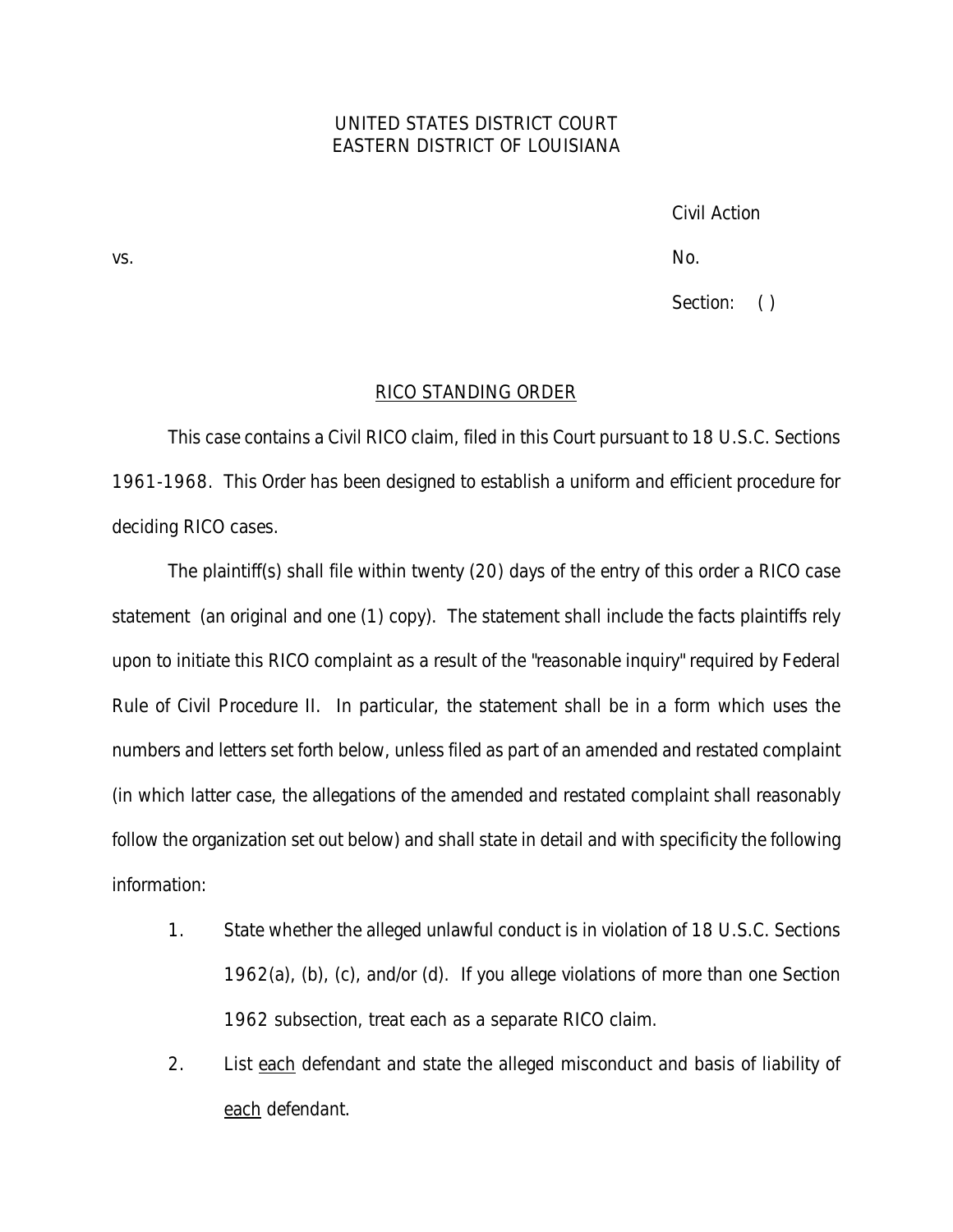- 3. List the alleged wrongdoers, other than the defendants listed above, and state the alleged misconduct of each wrongdoer.
- 4. List the alleged victims and state how each victim allegedly was injured.
- 5. Describe in detail the pattern of racketeering activity or collection of an unlawful debt alleged for each RICO claim. A description of the pattern of racketeering activity shall include the following information:
	- (a) List the alleged predicate acts and the specific statutes allegedly violated;
	- (b) Provide the dates of the predicate acts, the participants in the predicate acts and a description of the facts surrounding each predicate act;
	- (c) If the RICO claim is based upon the predicate offenses of wire fraud, mail fraud, fraud in the sale of securities, or fraud in connection with a case under U.S.C. Title 11, the "circumstances constituting fraud or mistake shall be stated with particularity," Fed. R. Civ. P. 9 (b). Identify the time, place and contents of the alleged misrepresentation or omissions, and the identity of persons to whom and by whom the alleged misrepresentations or omissions were made;
	- (d) Describe whether the alleged predicate acts relate to the enterprise as part of a common plan. If so, describe in detail.
- 6. Describe in detail the alleged enterprise for each RICO claim. A description of

the enterprise shall include the following information;

- (a) State the names of the individual, partnerships, corporations, associations or other entities allegedly constituting the enterprise;
- (b) Describe the structure, purpose, roles, function and course of conduct of the enterprise.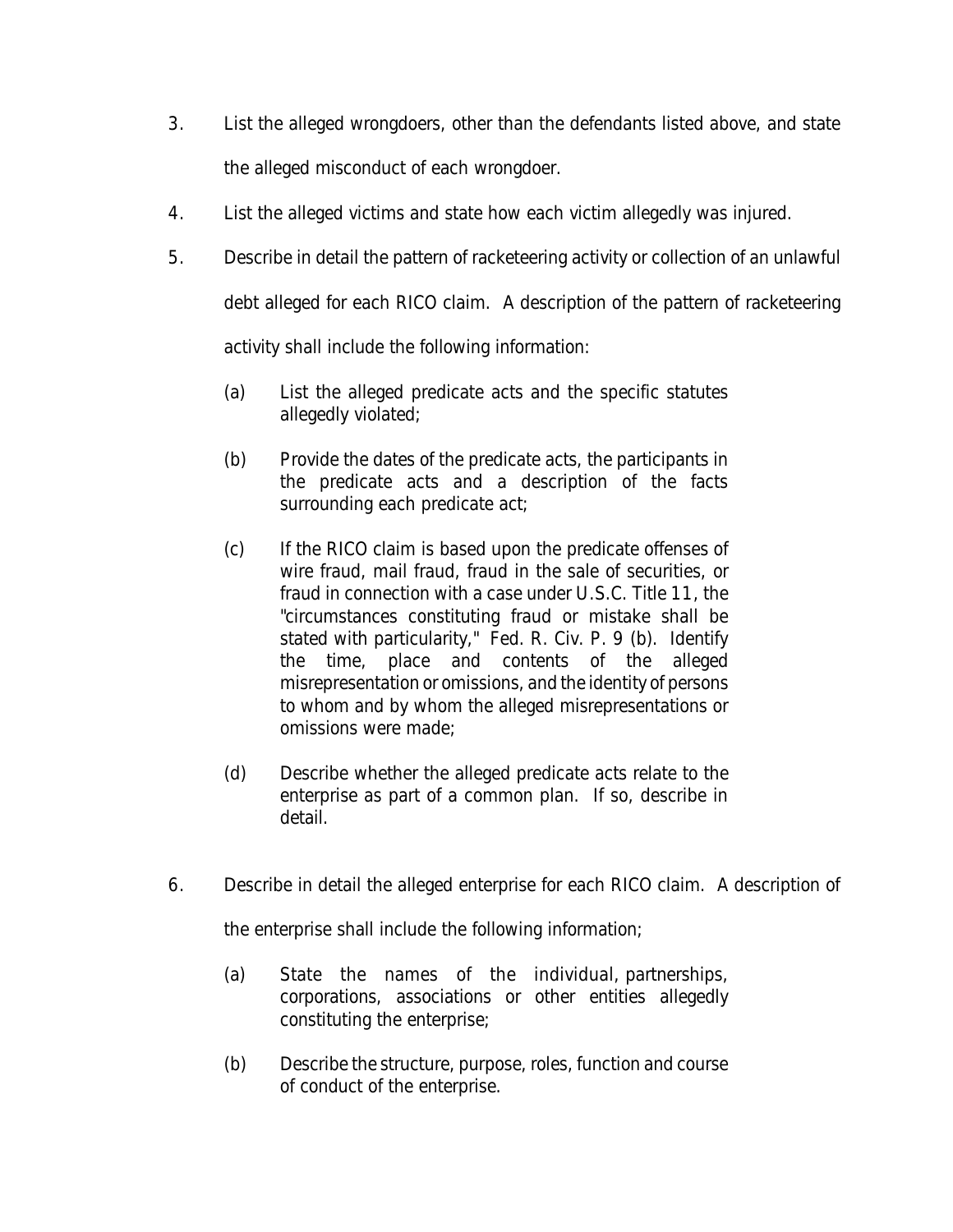- (c) State whether any defendants are employees, officers or directors of the alleged enterprise;
- (d) State whether any defendants are associated with the alleged enterprise, and if so, how;
- (e) State whether you allege that the defendants are individuals or entities separate from the alleged enterprise, or that the defendants are the enterprise itself, or members of the enterprise;
- (f) If you allege any defendants to be the enterprise itself, or members of the enterprise, explain whether such defendants are perpetrators, passive instruments, or victims of the alleged racketeering activity.
- 7. State whether you allege and describe in detail how the pattern of racketeering activity and the enterprise are separate or have merged into one entity.
- 8. Describe the alleged relationship between the activities of the enterprise and the pattern of racketeering activity. Discuss how the racketeering activity differs from the usual and daily activities of the enterprise, if at all.
- 9. Describe what benefits, if any, the alleged enterprise receives from the alleged pattern of racketeering activity.
- 10. Describe the effect of the activities of the enterprise on interstate or foreign commerce.
- 11. If the complaint alleges a violation of 18 U.S.C. Section 1962(a), provide the following information:
	- (a) State who received the income derived from the pattern of racketeering activity or through the collection of an unlawful debt; and,
	- (b) Describe the use or investment of such income.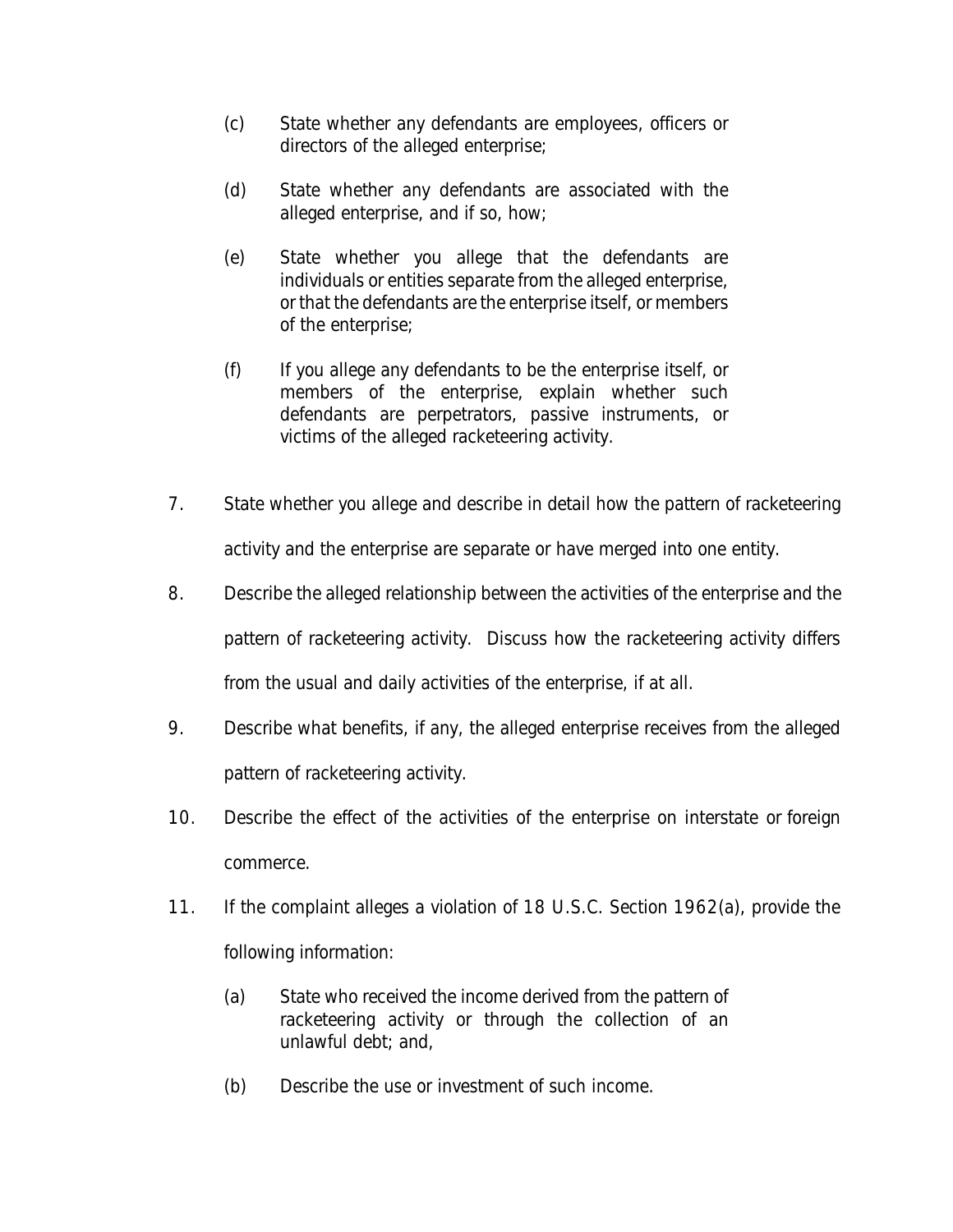- 12. If the complaint alleges a violation of 18 U.S.C. Section 1962 (b), provide the following information:
	- (a) Describe in detail the acquisition or maintenance of any interest in or control of the alleged enterprise; and,
	- (b) State whether the same entity is both the liable "person" and the "enterprise" under Section 1962 (b).
- 13. If the complaint alleges a violation of 18 U.S.C. Section 1962 (c), provide the following information:
	- (a) State who is employed by or associated with the enterprise;
	- (b) State whether the same entity is both the liable "person" and the "enterprise" under Section 1962 (c).
- 14. If the complaint alleges a violation of 18 U.S.C. Section 1962 (d), describe in detail the alleged conspiracy.
- 15. Describe the alleged injury to business or property.
- 16. Describe the relationship between the alleged injury and violation of the RICO statute.
- 17. List the damages sustained by reason of the violation of Section 1962, indicating the amount for which each defendant allegedly is liable.
- 18. List all other federal causes of action, if any, and provide the relevant statute numbers.
- 19. List all pendant state claims, if any.
- 20. Provide any additional information you feel would be helpful to the Court in processing your RICO claim.